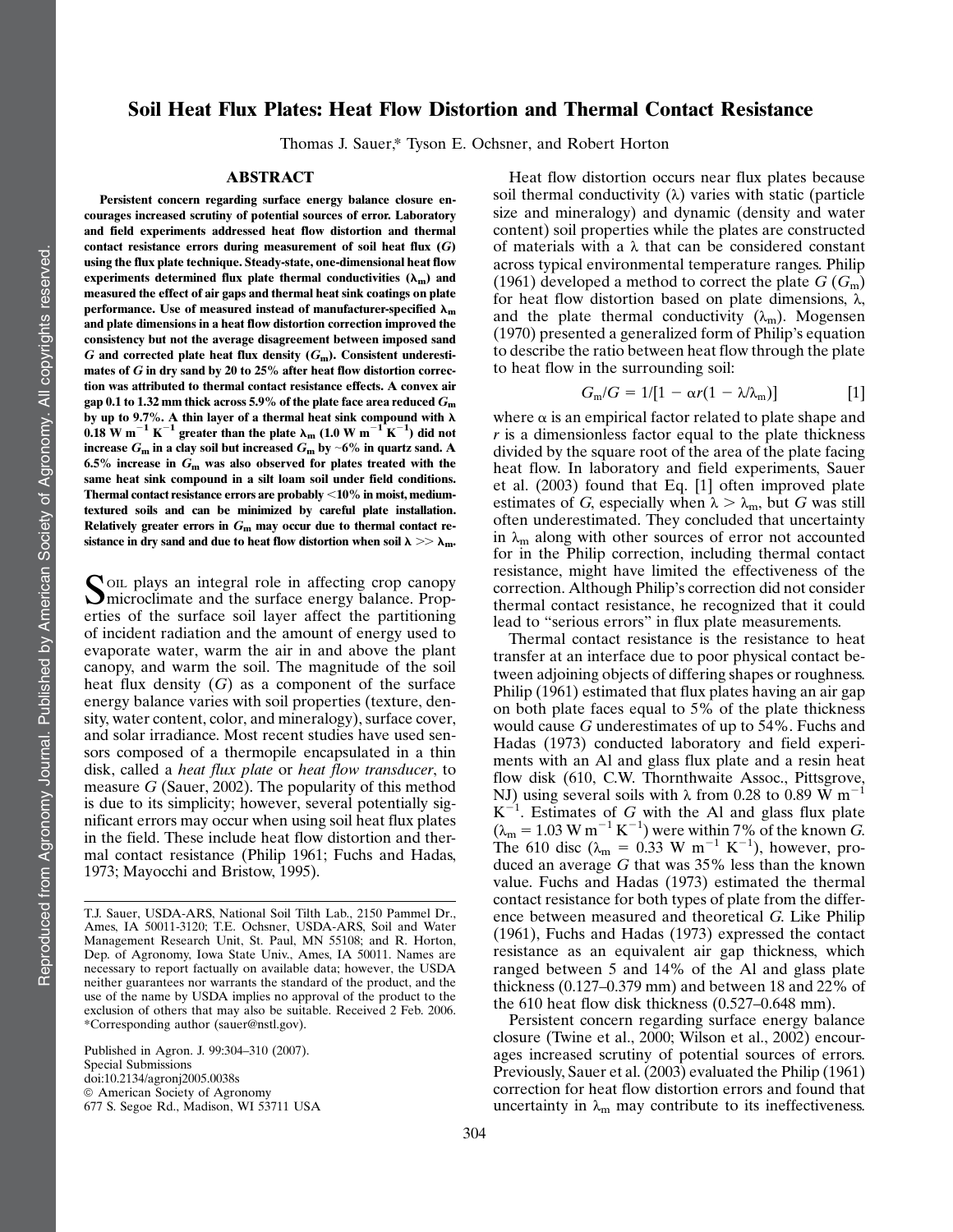

Fig. 1. Cross-section of laboratory heat flow chamber.

The first component of this study involved measuring  $\lambda_m$ for four flux plate designs and comparing Philip corrections using measured and manufacturer  $\lambda_{\rm m}$  values. The second component of this study involved laboratory and field experiments to quantify thermal contact resistance errors and to evaluate a technique for its reduction.

### MATERIALS AND METHODS

### Laboratory Experiments

Laboratory measurements were completed using the same approach as reported in Sauer et al. (2003). A heat flow apparatus consisting of a 510 by 457 by 89 mm (length by width by height) cavity with 102-mm-thick polystyrene insulation surrounded by 19-mm-thick plywood was used to complete one-dimensional heat flow experiments (Fig. 1). An anodized Al plate under the cavity had heater windings through which current was passed to develop a uniform plate temperature and the desired temperature gradient through the medium filling the cavity. An anodized Al heat sink plate on top of the cavity had cooling fins attached to promote heat dissipation. Both source and sink plates had five chromel–constantan thermocouples to monitor plate temperature.

Dry sand or dry clay soil was placed in the cavity along with heat flux plates and thermocouples in various arrangements. The sand used was a quartz sand composed of 20.5, 68.9, 10.2, and 0.4% coarse, medium, fine, and very fine sand (USDA classification system). The dry sand had a volumetric water content  $(\theta)$  of 0.0003 and a bulk density after packing of 1.75 Mg  $\text{m}^{-3}$ . The soil used was from a field site near Ames, IA, and was mapped as a Canisteo series (fine-loamy, mixed, superactive, calcareous, mesic Typic Endoaquoll). The soil contained 32% sand, 25% silt, and 43% clay, which is a clay by the USDA classification system. The clay soil had been ground and passed through a 2-mm screen, had a  $\theta$  of 0.05, and a bulk density after packing of 1.39 Mg  $m^{-3}$ . At the beginning of an experiment, sand or soil was added to the cavity in thin layers and packed in place by tapping the side of the box. Flux plates were placed in the medium when the midpoint level was reached, after which medium was added as before until the cavity was filled.

Thermocouples (0.254-mm-diam. Cu–constantan) were placed in the center of the cavity 1.5, 3, 4.5, 6, and 7.5 cm above the source plate to measure the temperature profile within the medium. Thermal conductivities of the sand and clay soil were determined using Fourier's Law:

$$
G = -\lambda \, dT/dz \tag{2}
$$

where  $dT/dz$  is the average temperature gradient (K m<sup>-1</sup>) across the medium as measured by the source and sink plate temperatures and G is calculated from the energy input to the source plate. Measured values of  $\lambda$  for all runs were 0.31  $\pm$  0.01 and  $0.\overline{26} \pm 0.01$  W m<sup>-1</sup> K<sup>-1</sup> (means  $\pm$  SD) for the dry quartz sand and clay soil, respectively. All flux plate and thermocouple signals were recorded at 1-min intervals using a data logger (CR7, Campbell Scientific, Logan, UT). Hourly averages of the raw data were computed and stored for analysis.

The first experiment involved measurement of  $\lambda_{\rm m}$  for four flux plate designs. The four plates evaluated were the CN3 (Carter-Scott Manufacturing Pty. Ltd., Brunswick, Victoria, Australia), GHT-1C (International Thermal Instrument Co., Del Mar, CA), HFT1.1 (Radiation and Energy Balance Systems, Seattle, WA), and the 610 (C.W. Thornthwaite Assoc.). Table 1 lists the dimensions and  $\lambda_m$  supplied by the manufacturer for each plate. For comparison, plate thickness (at five locations) and diameter or length of each side were measured using a micrometer (0.0127-mm precision). Thermocouples (0.254-mm-diam. Cu–constantan) were cemented to the top and bottom of three plates of each design with adhesive (380, Henkel Loctite Corp., Rocky Hill, CT). The plates were placed in the cavity filled with quartz sand and runs completed at flux densities of 86 and 172 W m<sup>-2</sup> for 7 d. Values of  $\lambda_{\rm m}$  for each plate were determined from Eq. [2] using uncorrected individual plate  $G<sub>m</sub>$  values and the temperature gradient across the plate measured by the thermocouples and plate thickness for  $dT/dz$ . Uncorrected  $G<sub>m</sub>$  values were determined by multiplying the thermopile voltage output by the manufacturer's calibration coefficient.

The second experiment used nine HFT1.1 plates to determine the effect of an air gap on  $G<sub>m</sub>$ . Rigid gas permeable (RGP or "hard") contact lenses 9.25-mm diameter and 1.5 mm tall were used to create an air gap of known dimensions on the plate surfaces. The lenses were composed of 0.28-mm-thick fluorosilicon acrylate with a  $\lambda$  of  $\sim 0.2$  W m<sup>-1</sup> K<sup>-1</sup>. Three fine sand grains were cemented under the outer rim of each lens and the bottom of the sand grains were attached to the flux plates using Loctite 380 adhesive. The sand grains were used to limit heat conduction between the rim of the contact lens and the plate surface. Three plates had a contact lens cemented to one side of the plate (facing the heat source), three plates had a contact lens cemented to both sides, and three plates had no contact lens attached. The plates were placed in both quartz sand and clay soil in the heat flow apparatus for 7 d at each flux density of 43, 86, and 172 W m<sup>-2</sup> .

The third experiment used the same nine HFT1.1 plates. In this instance, the contact lenses were removed and the plates were coated with a thin layer of a thermal heat sink compound to determine whether the presence of this thermally conductive grease on the plate surface would decrease the thermal contact resistance. The heat sink compound used (10–8132,

Table 1. Manufacturer-specified and measured physical characteristics of heat flux plates. Measured values are means  $\pm$  SD.

|        | Face area           |                 | <b>Thickness</b>    |                 | <b>Thermal conductivity</b> |                 |
|--------|---------------------|-----------------|---------------------|-----------------|-----------------------------|-----------------|
| Plate  | <b>Manufacturer</b> | <b>Measured</b> | <b>Manufacturer</b> | <b>Measured</b> | <b>Manufacturer</b>         | <b>Measured</b> |
|        | mm                  |                 | mm                  |                 | W m                         |                 |
| CN3    | 1392                | $1411 \pm 11$   |                     | $5.5 \pm 0.35$  | 0.4                         | $0.60 \pm 0.14$ |
| GHT-1C | 2704                | $2597 \pm 6$    | 5.7                 | $4.8 \pm 0.06$  | 0.26                        | $0.63 \pm 0.10$ |
| HFT1.1 | 1134                | $1154 \pm 5$    | 3.9                 | $3.8 \pm 0.06$  | 1.0                         | $1.26 \pm 0.12$ |
| 610    | 491                 | $507 \pm 5$     | 2.6                 | $4.0 \pm 0.06$  | 0.33                        | $0.21 \pm 0.04$ |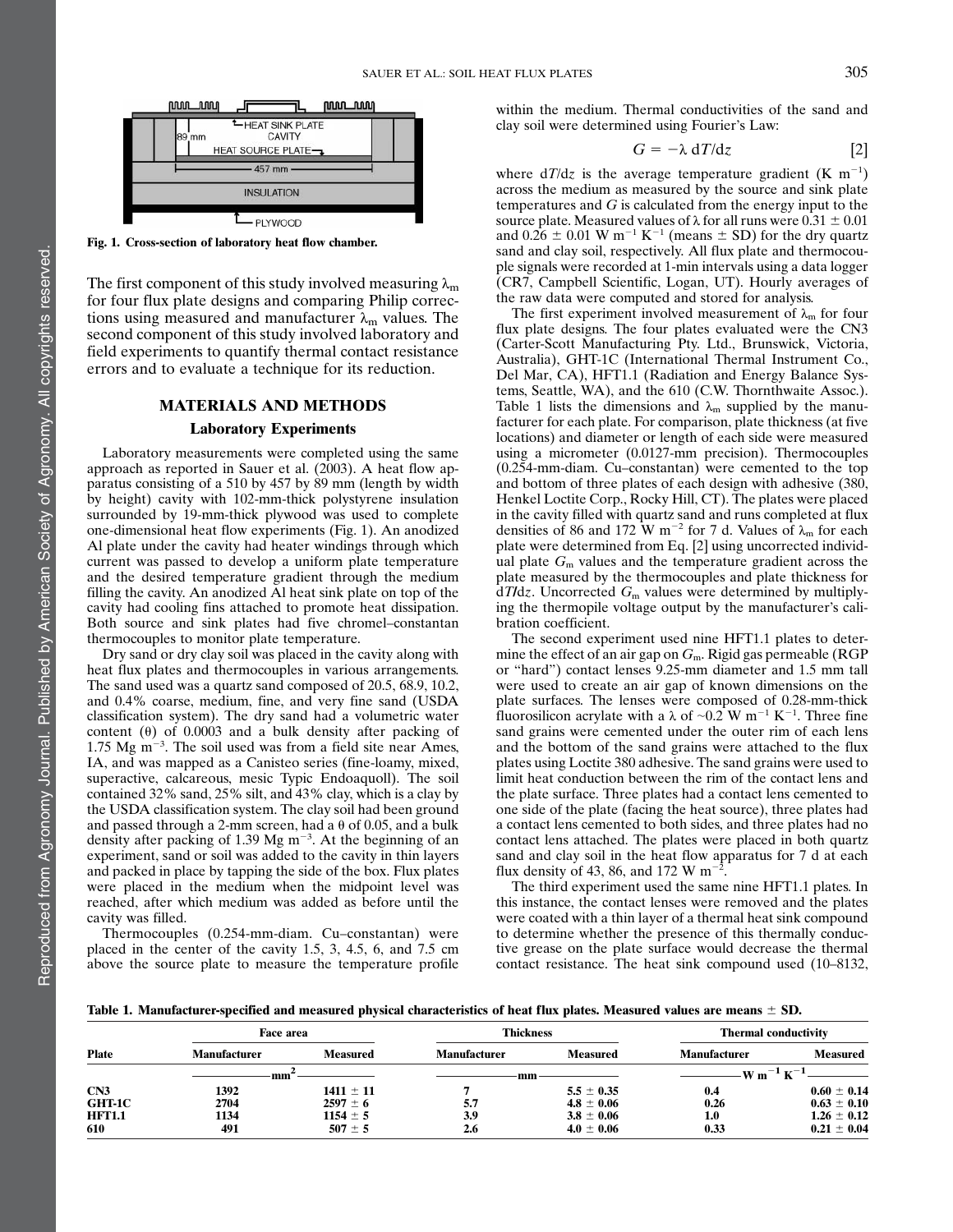GC Thorsen, Rockford, IL) was water soluble with a ZnO base and a  $\lambda$  of 1.18 W m<sup>-1</sup> K<sup>-1</sup>. Three plates had the heat sink compound applied to one side (facing the heat source), three plates had heat sink compound applied to both sides, and three plates had no heat sink compound. As in the contact lens experiment, the plates were placed in both quartz sand and clay soil in the heat flow apparatus for 7 d at each flux density of 43, 86, and 172 W m<sup>-2</sup> .

#### Field Experiments

A field experiment was conducted at the University of Minnesota Rosemount Research Center to assess the effectiveness of thermal heat sink compounds under field conditions. The soil at the field site is mapped as a Waukegan silt loam (finesilty over sandy or sandy-skeletal, mixed, superactive, mesic Typic Hapludoll). Six of the same nine HFT1.1 plates used in the laboratory experiments were used, three plates with heat sink compound applied to both sides and three plates with no heat sink compound. In June 2004, the plates were installed in a strip-till soybean [Glycine max (L.) Merr.] field with a rye (Secale cereale L.) cover crop. The rye had been shredded and sprayed with glyphosate [N-(phosphonomethyl)glycine] in mid-May. The plates were installed at a depth of 4 cm in the soybean interrow in a transect parallel with the rows. All residue was removed from the surface above the plates. The soil was excavated to 8 cm and sieved to pass an 8-mm sieve. Four centimeters of soil was placed back into the trench, the plates were placed on top, and then the remaining 4 cm of soil was placed on top of the plates. Plates treated with the same heat sink compound used in the laboratory experiments (10–8132) were used from 28 June to 16 July 2004. On 16 July, all plates were excavated, the heat sink compound was removed from the treated plates and replaced with a silicone-based heat sink compound containing Ag with a  $\lambda$  of 8.89 W m<sup>-1</sup> K<sup>-1</sup> (Arctic Silver 5, Arctic Silver, Visalia, CA), and the plates reinstalled as before. Heat flux density was measured every minute, and the average for the previous 30 min was recorded every 0.5 h.

#### Data Analysis

For each of the laboratory experiments, data from one continuous 24-h period after thermal equilibration was reached  $($  >48 h) were selected for analysis. Confidence intervals  $(95\%)$ about the regression slope estimates were used to determine whether heat flow distortion-corrected  $G<sub>m</sub>$  values were significantly different from the known sand G. Differences among  $G<sub>m</sub>$  values for plates with and without air gaps or heat sink compound were analyzed using one-way ANOVA and Fisher's protected LSD (Steel and Torrie, 1980). All statistical analyses were completed at the  $P = 0.05$  confidence level.

### RESULTS

Measured flux plate face areas were within  $\pm 4\%$  of the manufacturer specifications; however, measured plate thicknesses ranged from 21% less to 54% greater than the plate specifications (Table 1). Similar discrepancies were observed for the measured  $\lambda_m$ , which varied from 36% less to 26% greater than the manufacturer specifications. Only the 610 plates had measured  $\lambda_m$  less than the plate specifications. Each of the other plates had measured  $\lambda_{\rm m}$  from 0.2 to 0.26 W m<sup>-1</sup> K<sup>-1</sup> greater than their specified  $\lambda_{m}$ . The measured  $\lambda_{m}$  values in Table 1 are the means of the 48 1-h values at the two flux densities in the quartz sand.

The measured values of plate area and plate thickness (to determine r) and  $\lambda_{m}$  were used with Eq. [1] to compute heat flow distortion corrections to compare with corrections obtained using the manufacturer specifications (Fig. 2). An  $\alpha$  of 1.7 was used for the CN3 and GHT-1C plates; an  $\alpha$  of 1.92 was used for the HFT1.1 and 610 plates (Philip, 1961). Computed and manufacturer-specified heat flow distortion corrections were evaluated using data from Sauer et al. (2003) for flux plates in dry and saturated sand. They used the same apparatus, quartz sand, and fluxes as reported in the current study. For dry sand, use of measured plate values resulted in improved corrections only for the 610 plates. Using manufacturer specifications with the Philip correction, all plates underestimated G by an average of 23.0% (range 15.2% for the GHT-1C to 37.4% for the 610). Corrected heat flux densities using the measured plate dimensions and  $\lambda_{\rm m}$  also underestimated the sand G, averaging 23.4% lower, but were much more consistent, ranging only from 20.9 to 25.7%. By contrast, for saturated sand ( $\lambda = 2.25$  W m<sup>-1</sup> K<sup>-1</sup>), use of the measured plate dimensions and  $\lambda_m$  improved corrections for three out of four plates (GHT-1C, 610, and HFT1.1). The  $G<sub>m</sub>$  for the HFT1.1 and 610 plates were the only cases in either dry or saturated sand where corrected plate  $G_m$  was not significantly different from the sand  $G$ as determined by the 95% confidence interval of the regression slope estimate. The consistent pattern of corrected plate  $G_m <$  sand G for dry sand suggests that another systematic error equivalent to a 20 to 25% underestimate of G is not accounted for by the Philip correction.

For all flux densities in both quartz sand and clay soil, an air gap created by a contact lens on one or both faces of the HFT1.1 plates significantly decreased the plate



Fig. 2. Corrected plate heat flux density  $(G_m)$  for four plate designs vs. known heat flux density  $(G)$  in dry and saturated quartz sand using manufacturer-specified and measured plate dimensions and thermal conductivities  $(\lambda_m)$ . Original flux plate data taken from Sauer et al. (2003).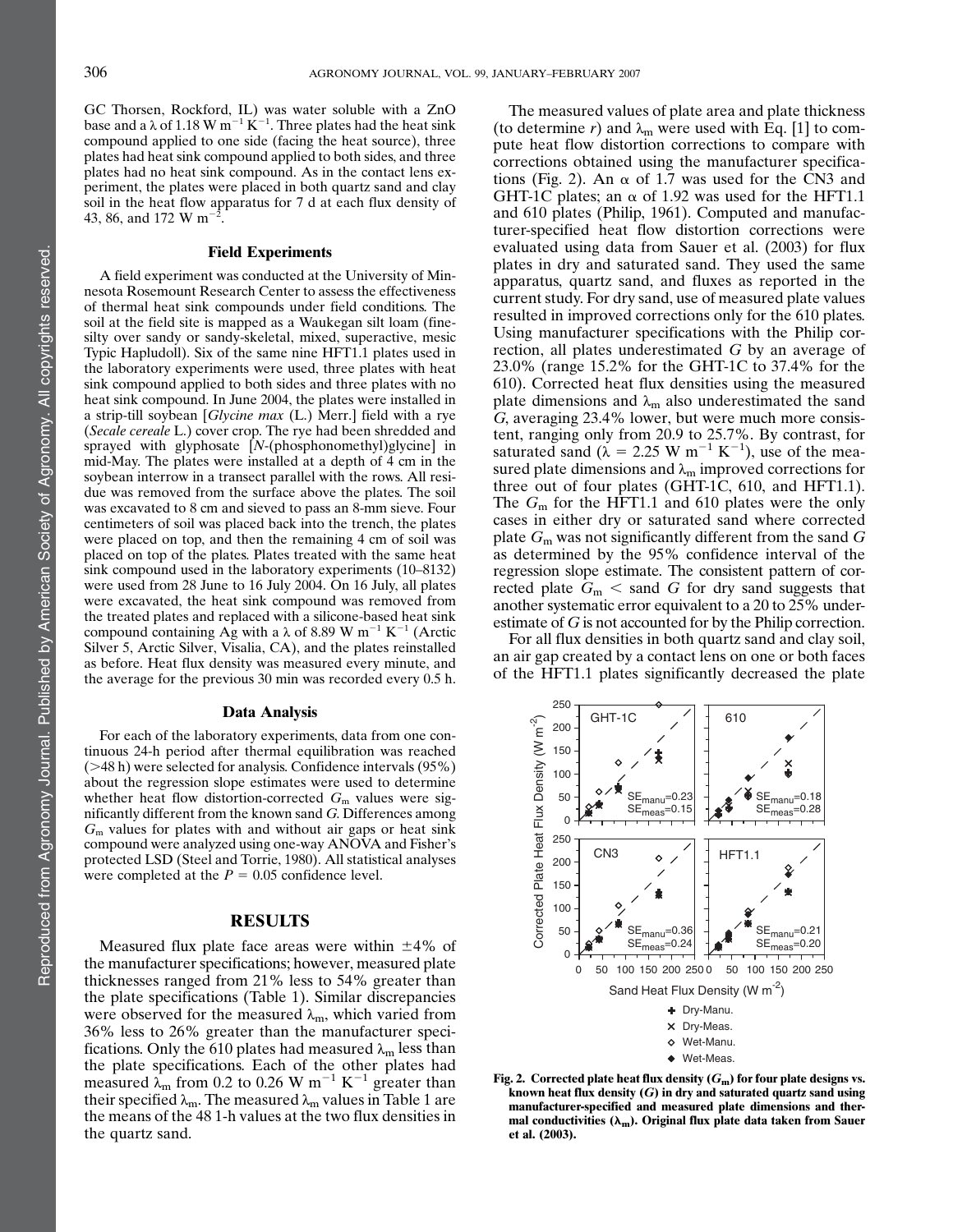$G<sub>m</sub>$  compared with control plates without an air gap (Table 2). In the clay soil, there was no significant difference in plate  $G_m$  between plates with a lens on one or both sides of the plate. For the quartz sand,  $G<sub>m</sub>$  for plates with a lens on both sides was significantly lower than for those with no or one lens. The presence of a contact lens created a convex air gap of 1.32-mm maximum thickness  $(1.5\text{-mm}$  lens + 0.1-mm sand grains - 0.28-mm lens thickness) to 0.1-mm minimum thickness across an area equivalent to 5.9% of the flux plate face area (67.2 mm<sup>2</sup>). The presence of one lens reduced  $G<sub>m</sub>$  an average of 8.3 and 9.7% and two lenses reduced  $G<sub>m</sub>$  an average of 9.5 and 11.7% compared with the control plates in clay soil and sand, respectively.

Less consistent and smaller differences in  $G<sub>m</sub>$  were observed for plates with and without the water-soluble heat sink compound (Table 2). For the clay soil across all flux densities, plates with heat sink compound on one plate face had  $G<sub>m</sub>$  within 1% of the control plates. Plates with heat sink compound on both sides had slightly lower  $(2.1\%)$  G<sub>m</sub> than the control plates. Contrary to the clay soil results, the expected effect of the heat sink compound was observed for the quartz sand, as the treated plates had values of  $G<sub>m</sub>$  that were consistently 6% greater than the control plates. This result was attributed to reduced thermal contact resistance induced by the heat sink compound.

Field data for HFT1.1 plates with and without the water-soluble heat sink compound showed varying effects on plate  $G_m$  (Fig. 3). The lower graph in Fig. 3 shows the ratio of  $G<sub>m</sub>$  for plates with and without heat sink compound for time intervals with  $|G_m| > 10 \text{ W m}^{-2}$ (selected to avoid imprecision at very small  $G<sub>m</sub>$ ). For several days after installation on Day 180, the heat sink compound decreased or had no consistent effect on  $G<sub>m</sub>$ (not all data shown). After Day 187, however, plates with heat sink compound had consistently greater  $G<sub>m</sub>$ . This change appears to be linked to the first significant rain (13.6 mm) on Day 185 and further rain of 9.4 mm on Days 187 and 188. From Days 186 to 194, plates with the heat sink compound had  $G_m$  that was on average 6.5% greater than the control plates. There were, however, no

Table 2. Measured plate  $(G_m)$  and media  $(G)$  heat flux density from laboratory contact lens and heat sink compound experiments using HFT1.1 flux plates.

| <b>Experiment</b>         |     | Media $G$ Control $G_m$ | Lens or heat<br>sink on one<br>side $G_m$ | Lens or heat<br>sink on both<br>sides $G_m$ |  |  |
|---------------------------|-----|-------------------------|-------------------------------------------|---------------------------------------------|--|--|
|                           |     |                         |                                           |                                             |  |  |
| <b>Contact lens</b> —soil | 43  | $39.0a+$                | 35.7b                                     | 35.1b                                       |  |  |
|                           | 86  | 84.1a                   | 77.0b                                     | 75.9b                                       |  |  |
|                           | 172 | 171.1a                  | 157.5b                                    | 155.9b                                      |  |  |
| <b>Contact lens</b> —sand | 43  | 42.8a                   | 38.6b                                     | 37.7 <sub>h</sub>                           |  |  |
|                           | 86  | 85.4a                   | 77.1b                                     | 75.4c                                       |  |  |
|                           | 172 | 173.0a                  | 156.7b                                    | 153.2c                                      |  |  |
| Heat sink – soil          | 43  | 41.1a                   | 41.0b                                     | 40.2c                                       |  |  |
|                           | 86  | 83.6a                   | 83.3a                                     | 81.6b                                       |  |  |
|                           | 172 | 169.3a                  | 169.6a                                    | 166.3h                                      |  |  |
| Heat sink – sand          | 43  | 40.5 <sub>b</sub>       | 43.0a                                     | 43.2a                                       |  |  |
|                           | 86  | 83.1 <sub>b</sub>       | 87.8a                                     | 88.3a                                       |  |  |
|                           | 172 | 168.4b                  | 177.7a                                    | 178.4a                                      |  |  |

† Means followed by the same letter within rows were not significantly different as determined by the Fisher's protected LSD ( $P = 0.05$ ).



Fig. 3. (Top) mean heat flux density of triplicate control and heat sink compound-coated flux plates in Waukegan silt loam and (bottom) the ratio of plate heat flux density  $(G_m)$  for plates with and without water-soluble heat sink compound.

statistically significant differences in daily  $G<sub>m</sub>$  between plates with and without heat sink compound. Coating plates with the high- $\lambda$  Arctic Silver 5 heat sink compound was expected to increase the magnitude of  $G<sub>m</sub>$  for treated plates compared with the control plates. Instead, plates treated with Arctic Silver 5 always had a lower daily average  $G<sub>m</sub>$  (Fig. 4). For a similar 10-d interval as presented for plates with the water-soluble heat sink compound, plates treated with Arctic Silver 5 had  $G<sub>m</sub>$ that averaged 7.6% less than the control plates.



Fig. 4. (Top) mean heat flux density of triplicate control and heat sink compound-coated flux plates in Waukegan silt loam and (bottom) the ratio of plate heat flux density  $(G_m)$  for plates with and without Arctic Silver 5 heat sink compound.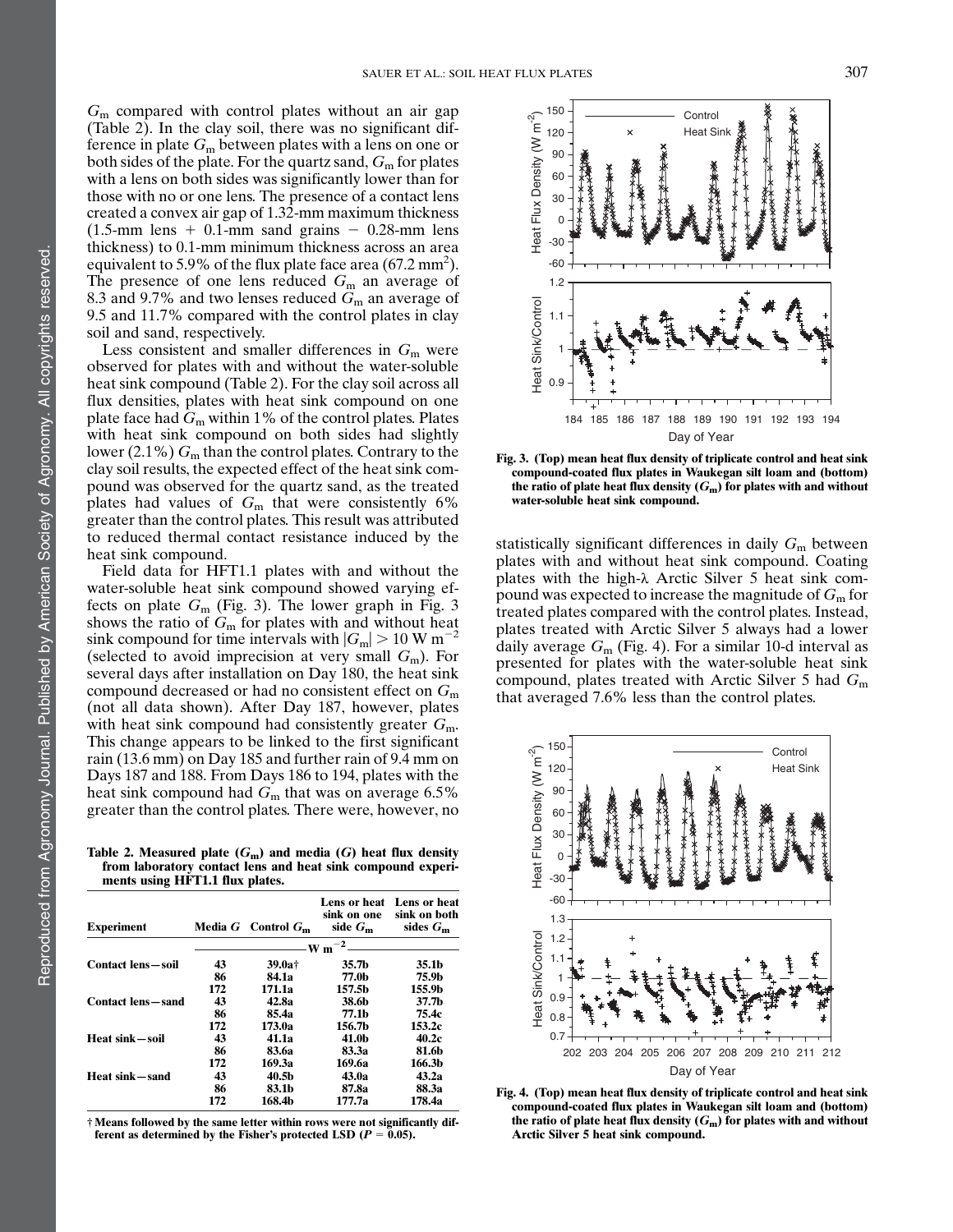# DISCUSSION

The significant discrepancies between manufacturer specifications and actual plate dimensions were unexpected. Relaxed tolerances for plate dimensions are probably acceptable given that plate dimensions are not critical to plate performance and each plate receives a unique calibration. Accurate values of the plate dimensions, however, especially plate thickness, are very important to the Philip correction. Not all manufacturers measure  $\lambda_{\rm m}$  directly; some only provide an estimate of  $\lambda_{\rm m}$  based on the  $\lambda$  of the component materials. Again, an accurate  $\lambda_{\rm m}$  is not critical for individual plate performance but is essential for accurate application of the Philip correction.

Use of measured plate parameters in the Philip correction improved the consistency of the corrected flux densities, especially in dry sand, but failed to improve all  $G<sub>m</sub>$  estimates. For the dry sand runs, all plates had corrected  $G_m$  that were 23.4  $\pm$  2.5% underestimates of the sand G. The magnitude and consistency of this G underestimate suggests that some mechanism other than heat flow distortion is limiting heat flow through the plates. The most likely source of error in this controlled laboratory system with dry sand, where latent heat transfer does not occur, is thermal contact resistance. For saturated sand, corrected  $G<sub>m</sub>$  for the HFT1.1 and 610 plates were not significantly different from the sand G. It is perhaps serendipity that, as for the dry sand, corrected  $G<sub>m</sub>$  for the CN3 and GHT-1C plates underestimated the sand G by the same amount (23.6  $\pm$  2.8%). Under saturated conditions, thermal contact resistance is assumed  $\approx$ 0 (van Haneghem et al., 1983) as water bridges the particle–plate interface. This would explain the performance of the HFT1.1 and 610 plates. Assuming the contact resistance is = 0, however, requires that the  $\lambda_{m}$ for the CN3 and GHT-1C plates must be  $\sim 0.35$  W m<sup>-1</sup>  $K^{-1}$  for the corrected  $G_m$  to agree with the saturated sand G. There is, therefore, an unexplained inconsistency in plate performance in the saturated sand. Plate construction may be a factor as the CN3 and GHT-1C plates both have metal sheaths while the HFT1.1 and 610 have epoxy resin construction. Fuchs and Hadas (1973) observed similar differences in performance between resin and metal-sheathed plates, although it is not clear how these differences affect plate performance under saturated conditions.

Uncorrected plate  $G<sub>m</sub>$  values based on the manufacturer's calibrations were used in determining the plate  $\lambda_{\rm m}$  values. Accuracy of the measured  $\lambda_{\rm m}$  values are thus dependent on the accuracy of the original manufacturer's calibration. There is no standard method for calibrating soil heat flux plates. For example, plates used in this study were calibrated sandwiched between metal plates (GHT-1C), in dry sand (CN3), and in saturated sand (HFT1.1). The calibration method for the 610 plates is unknown. It is probable that some thermal contact resistance and heat flow distortion occurred during calibration and, if so, the plate calibration factors may already partially compensate for these effects. If sand G instead of plate  $G_m$  were used to calculate  $\lambda_m$ , values of  $\lambda_{\rm m}$  would increase by an average 0.053  $\pm$  0.020 W m<sup>-1</sup> K<sup>-1</sup>. Use of these slightly greater  $\lambda_{\rm m}$  values increases disagreement between the corrected  $G<sub>m</sub>$  and sand  $G$ by  $\sim$ 3% with the exception of the 610 plate in saturated sand, for which the corrected  $G_m$  increases by  $>20\%$ and is now significantly different than the saturated sand G. It was concluded that use of the plate  $G<sub>m</sub>$  values to determine  $\lambda_m$  is reasonable and does not change the conclusions but produces slightly smaller corrections.

The uniform air gap thickness analysis used by Philip (1961) and Fuchs and Hadas (1973), while useful in illustrating the magnitude of thermal contact resistance, is not physically realistic in well-structured soils where the pattern of soil particle-to-plate contact is probably quite heterogeneous, with air gaps of varying thickness. Particle and aggregate size distribution, aggregate stability, bulk density, soil structure, and plate installation procedure may all influence the degree and spatial pattern of soil particle-to-plate contact. In this study, an air gap on one side of a flux plate equivalent to 5.9% of the plate face area and average thickness of  $\sim 0.6$  mm (15.8% of the plate thickness) reduced total heat flow through the plate by 8.3 and 9.7% in clay soil and sand, respectively. Heat flow reduction was, therefore, 40 to 64% greater than the proportion of the plate face covered by the air gap. The presence of a second air gap on the opposite plate face reduced the flux only an additional 1.2% in the clay soil and 2.0% in the quartz sand. These results indicate that an air gap on just one plate face effectively decoupled that portion of the plate from conductive heat transfer and any localized cooling on the plate surface was not compensated for by lateral heat conduction.

A thin layer of water-soluble heat sink compound on one plate face had no significant effect on  $G<sub>m</sub>$  in the clay soil but had a significant effect (average 5.7% increase) on  $G_m$  in the quartz sand. This result is consistent with the anticipated lower thermal contact resistance for finer textured soils. For the clay soil, however,  $G<sub>m</sub>$  for plates with the heat sink compound on both plate faces was slightly  $(1-3 \text{ W m}^{-2})$  lower than for the control and single-coated-face plates. This suggests that the heat sink compound failed to enhance heat flow across the soil– plate interface. For the quartz sand, there was no decrease nor a significant increase in  $G<sub>m</sub>$  with heat sink compound applied to the second "cold" plate face, suggesting that, while thermal contact resistance was restricting heat conduction to the plate, it did not limit heat transfer from the plate.

Results from the field experiments with heat sink compounds provide additional insight into their potential for improving heat flux plate measurement accuracy. Placing the heat flux plates in dry, disturbed soil with relatively large aggregates was intended to highlight the potential benefit of the heat sink compound. After 13.6 mm of rainfall, the water-soluble heat sink compound increased  $G_m$  by ~6.5%, but this effect began to decay after an additional 30 mm of rainfall on Day 193. By the end of the experiment on Day 198, daily average  $G<sub>m</sub>$  for the treated plates was steadily decreasing and was only 3.4% greater than the control plates. This trend suggests improved thermal contact with the control plates,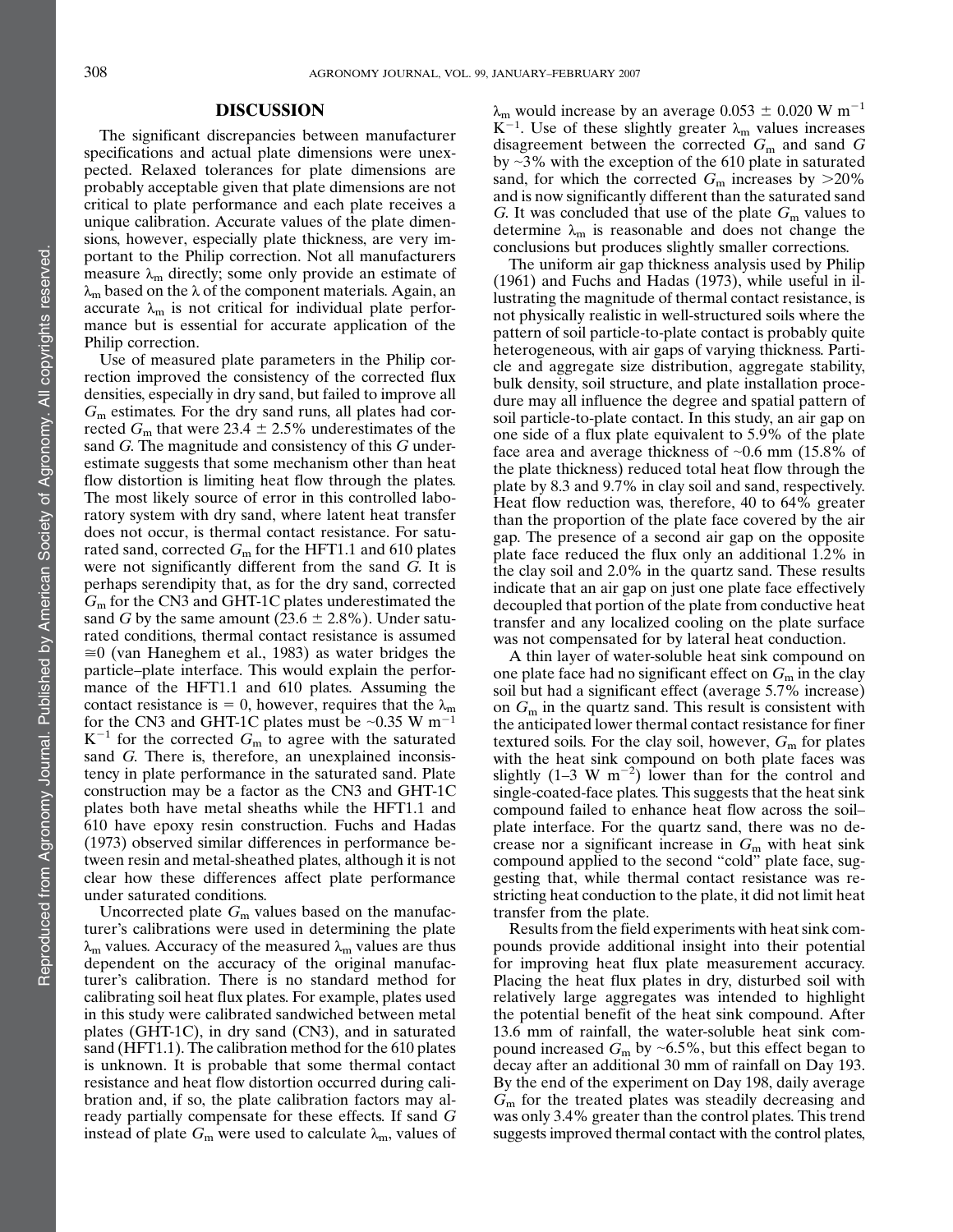removal of the water-soluble heat sink compound from the treated plates, or both. Use of the high- $\lambda$  Arctic Silver 5 heat sink compound was expected to result in optimal plate performance for extended periods. Instead, plates treated with this compound always had lower  $G<sub>m</sub>$ than the control plates. A possible explanation is that the hydrophobic Arctic Silver 5 actually inhibited the establishment of good thermal contact at the liquid water–heat sink compound interface and also increased water flow diversion around the treated plates.

Porous media like soils are relatively poor heat conductors. The limited points of contact between particles and the thermal contact resistance at these contact points severely restrict heat conduction. For example, a sandy loam soil may consist of quartz particles with a  $\lambda$  of almost 9 W m<sup>-1</sup> K<sup>-1</sup> but the effective soil  $\lambda$  might range from <0.4 W m<sup>-1</sup> K<sup>-1</sup> when dry to ~2.5 W m<sup>-1</sup> K<sup>-1</sup> at saturation (Campbell, 1985). When a soil is dry, the pores become filled with air, which has a very low  $\lambda$  $(0.025 \text{ W m}^{-1} \text{ K}^{-1})$ . With increasing soil water content, the soil particles are covered with water films of increasing thickness until, at saturation, all pores are filled with water. Although water has a much greater  $\lambda$  $(0.57 \text{ W m}^{-1} \text{ K}^{-1})$  than air, its  $\lambda$  is still much less than common soil minerals (3–9 W m<sup>-1</sup> K<sup>-1</sup>). Heat conduction between soil particles and the flat surface of a flux plate is similarly limited by the area of the contact points. The number and total area of contact points increases with decreasing particle size. The thermal contact resistance at the plate–soil interface is, therefore, expected to decrease with increasing water content and decreasing particle size (Fuchs and Hadas, 1973; Hadas, 1974; van Haneghem et al., 1983).

Particle-to-particle thermal contact resistance has received significant attention by engineers studying heat transfer in fluidized, packed bed systems (Cheng et al., 1999; Siu and Lee, 2000; Vargas and McCarthy, 2001). Even in designed systems with known particle dimensions, uniform thermal properties, and controlled flux densities, however, accurate estimation of thermal contact resistance is still difficult and often involves empirical relationships (Ofuchi and Kunii, 1965; Gloski et al., 1984). In soils, the circumstances are significantly more complex, as particle dimensions, arrangement, and surface roughness are not well known. In addition, in many medium- and fine-textured agricultural soils, soil particles exist as components of aggregates whose extent and properties are dynamic and depend on soil management practices. All of these interacting factors make development of a practical correction for thermal contact resistance effects on soil heat flux plates under field conditions very challenging.

# **CONCLUSIONS**

The flux plate method is the most popular method for measuring G even though systematic errors are known to affect the accuracy of plate measurements. We showed that measured plate dimensions and  $\lambda_{\rm m}$  produced corrections for heat flow distortion that resulted in more consistent performance of four different plate designs.

Nonetheless, an underestimate of G by  $>20\%$  in dry sand persisted. Accurate knowledge of soil  $\lambda$  dynamics is required to complete the Philip heat flow distortion correction, making it of questionable utility, especially under field conditions. The consistent underestimation of G observed in dry sand was attributed primarily to thermal contact resistance. Creation of a small air gap on the plate surface resulted in a significant decrease in  $G<sub>m</sub>$ , clearly demonstrating the potential consequences of poor thermal contact resistance at the macroscopic scale.

Application of a thermal heat sink compound to the plate surface increased  $G_m$  by ~6% in dry sand but not in dry clay. Field experiments were also inconclusive, as the heat sink compound increased  $G_m$  by ~6.5% in a moist silt loam soil but this effect was temporary, probably due to the water solubility of the compound or improved contact with the untreated plates with time. The benefit of the heat sink compound was small and, given the transitory effect in the field, problematic for longterm field installations. Use of a silicone-based heat sink compound decreased heat flux through the plates, possibly due to heat flow distortion induced by a layer of hydrophobic material on the plate surface.

Any correction procedure for thermal contact resistance at soil heat flux plate surfaces in structured soils will require characterization of soil particle dimensions, shape, and arrangement at a level of detail that will be very difficult to achieve for field soils. Fortunately, thermal contact resistance errors are probably  $\langle 10\% \rangle$  in moist, medium-textured soils and can be minimized by careful plate installation that prevents air gaps on the plate surface. The exact magnitude of contact resistance errors, however, is very difficult to assess under field conditions and will probably remain an area of persistent uncertainty.

Heat flow divergence and thermal contact resistance errors will be minimal if the calibration medium and the soil in which the plates are buried have similar physical properties or the plates are calibrated in situ as advocated by Fuchs and Hadas (1973). Field calibration, however, requires an independent and accurate measure of G using the calorimetric, gradient, or some other technique (Sauer, 2002). Flux plates are, therefore, often calibrated in fine sand under controlled conditions but used in soils of varying texture, density, and water content with heat flow distortion and contact resistance errors of varying and unknown magnitude. Further advances would be required to accurately correct for these errors under field conditions. Given these limitations and the lack of straightforward solutions, an increasingly attractive alternative is to use a different method for measuring G. Due to recent improvements in sensor technology and comparative ease of measurement, the gradient method (Cobos and Baker, 2003) has become a viable alternative for G measurement.

### ACKNOWLEDGMENTS

Appreciation is extended to Paul Doi of the National Soil Tilth Laboratory, Bert Tanner of Campbell Scientific, John Norman of the University of Wisconsin-Madison, and Dr. Kreg Harper for their assistance in completion of this study.